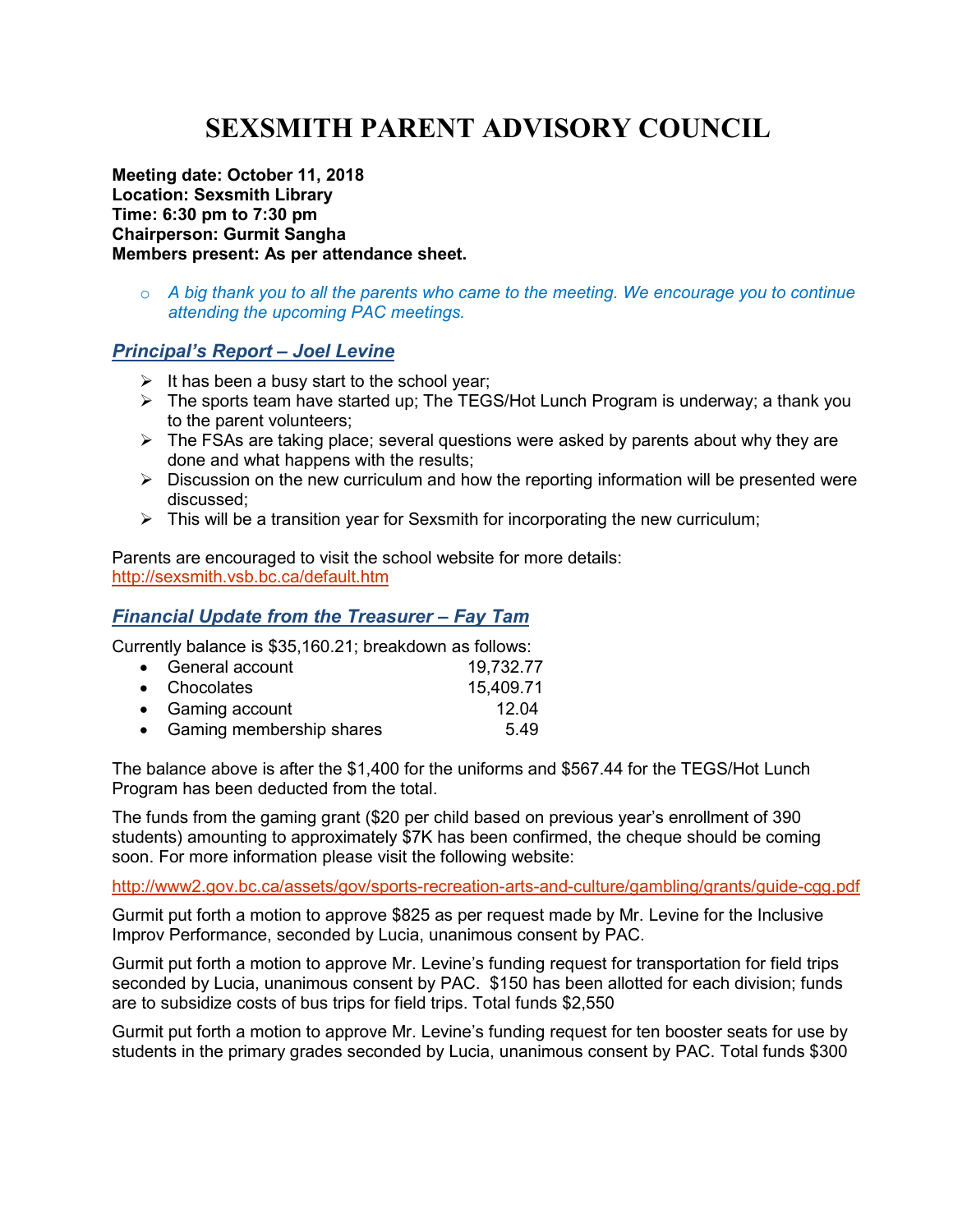# *Hot Lunch Program – Stan Tam*

A big thank you to Chris and Eva for stepping up and running the program while Stan was recuperating.

Chris and Eva both received their food safe certification so both hot lunch days are covered;

Hot lunch orders are up by 15% from the previous year;

Stan will be adding a new variety for the pizza selection perhaps a vegetarian pizza or barbeque chicken pizza.

Estimated net revenue from hot lunch sales are anticipated to exceed \$21K this year.

The PAC is always looking for parent volunteers; if you are interested please contact Stan Tam or send an email to **sexsmithvolunteers@gmail.com**).

Parents are encouraged to provide suggestions at future PAC meetings however there is an expectation for parents to assist in carrying out their suggestions.

## *Upcoming School Events*

Diwali celebration will take place on November 20 at 11:00 am; help will be needed on November 19 to setup the gym, Chris will send out an email closer to the date requesting volunteers. The teachers will be served lunch. Students will be given a samosa and a juice box.

Stan has starting prepping for Breakfast with Santa; he will provide an update at the next PAC meeting

## *Fundraising Discussions*

Gurmit will be in touch with Mr. Levine to discuss the distribution of the chocolates; Gurmit will also order the chocolates and pick up prizes; further information to follow at the next meeting.

## *Volunteer Coordinator – Chris*

The volunteer email is (**sexsmithvolunteers@gmail.com**). Anyone wishing to volunteer can email Chris to let her know which events they would like to volunteer for. In the near future a calendar will be posted on the school website each month showing what activities are coming up where volunteers will be needed.

Meeting adjourned at 7:30 pm Next meeting date: November 8, 2018 at 6:30pm Location: Sexsmith Library Future meeting date(s): December 6